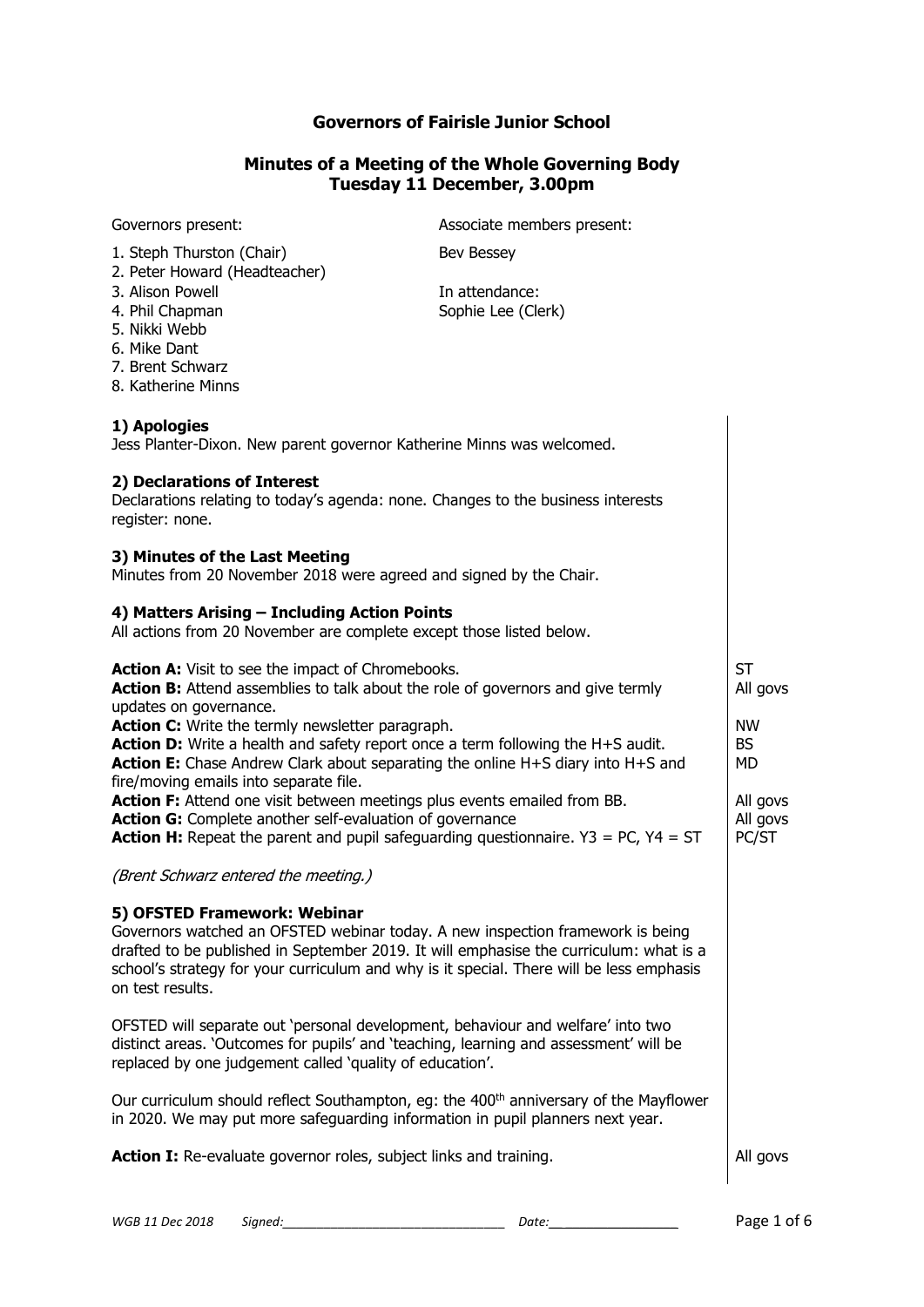| We should start building the year planner cycle into our agendas to help plan governor<br>visits. All triangulations have been completed but teachers have not yet received<br>feedback. Mandy Gard will conduct a thematic visit on 13 February on challenge for<br>more and most able children and the governor self-evaluation will occur later next term.                                                                                                                                                                                                                                                                                                             |                         |
|---------------------------------------------------------------------------------------------------------------------------------------------------------------------------------------------------------------------------------------------------------------------------------------------------------------------------------------------------------------------------------------------------------------------------------------------------------------------------------------------------------------------------------------------------------------------------------------------------------------------------------------------------------------------------|-------------------------|
| The maths leaders will be invited to the 15 January meeting, followed by the English<br>leader. Behaviour and the curriculum will also be on upcoming agendas.                                                                                                                                                                                                                                                                                                                                                                                                                                                                                                            | AGENDA<br><b>AGENDA</b> |
| 6) Governor Visits<br>Maths Y5/Y6, 22 November<br>PC saw good use of the whiteboard and videos. It was a shame there was not more<br>concrete learning; pupils were using pictorial learning for fractions. It may be worth<br>using concrete learning occasionally to reinforce teaching. One Y6 class were facing<br>forwards and paying attention. Y5 working in groups were noisier but having more fun.                                                                                                                                                                                                                                                              |                         |
| (BB entered the meeting.)                                                                                                                                                                                                                                                                                                                                                                                                                                                                                                                                                                                                                                                 |                         |
| Science Leaders, 4 October<br>MD met the science leaders who are both part-time. They were enthusiastic but seemed<br>to not have much time available. They asked for more time in staff meetings for<br>assessment and marking of pupils' work. It was noted they get PPA time and staff<br>meetings are for professional development; staff talk about best practice on assessment<br>but there is not time for individuals to assess.                                                                                                                                                                                                                                  |                         |
| Every term there are two professional development meetings (PDMs) where staff can do<br>what they wish to. One science leader does not work on Wednesdays so does not<br>attend staff meetings. They have not bid for leadership time but have been given time<br>out of class to complete their progression of skills.                                                                                                                                                                                                                                                                                                                                                   |                         |
| Question from ST: Does it work if they have no time together on the same subject?                                                                                                                                                                                                                                                                                                                                                                                                                                                                                                                                                                                         |                         |
|                                                                                                                                                                                                                                                                                                                                                                                                                                                                                                                                                                                                                                                                           |                         |
|                                                                                                                                                                                                                                                                                                                                                                                                                                                                                                                                                                                                                                                                           |                         |
| MD noted that they do get together as their working days overlap.<br>The Headteacher explained they are experienced teachers.<br>Staff do discuss the most effective ways to feed back during staff meetings. Federation<br>Headteachers advise that if subject leaders need time during the school day it must be<br>used for work that cannot be done outside of the day.                                                                                                                                                                                                                                                                                               |                         |
| The science leaders asked to investigate a new scheme of work called Edukent at £200<br>but they have not bid for it. Teachers should be given the confidence to take risks in<br>science teaching. Teachers should be discouraged from teaching science in one day as<br>pupils can forget their learning, although the Headteacher noted it depends on the<br>science as it is a good idea to block some areas.                                                                                                                                                                                                                                                         |                         |
|                                                                                                                                                                                                                                                                                                                                                                                                                                                                                                                                                                                                                                                                           |                         |
|                                                                                                                                                                                                                                                                                                                                                                                                                                                                                                                                                                                                                                                                           |                         |
| Question from ST: Should Holly Cleveley as curriculum leader be helping to plan that?<br>The Headteacher said that she has and they have the progression of skills.<br>Outdoor learning should be encouraged. The science cupboard needs to be repaired<br>and updated including shelving. It was noted that science leaders have not asked the<br>SLT for these improvements and some issues, eg: shelving, are not for governors to be<br>involved in.<br>Science leaders suggested providing MD with a list of three of four Y3 children so he<br>can review their science books and interview them periodically. They planned to discuss<br>this with Holly Cleveley. |                         |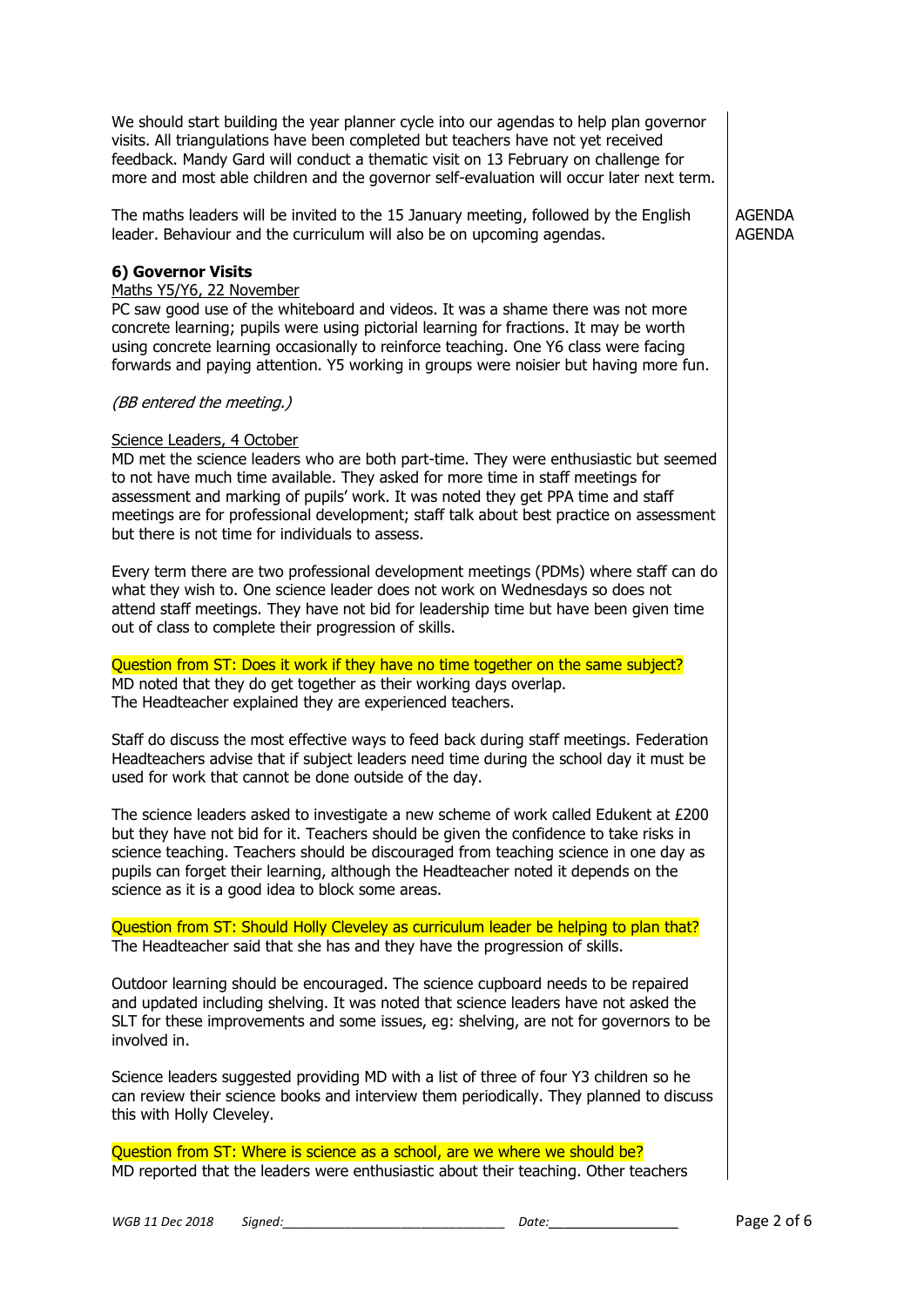| seem a bit of a problem as they do not understand it and do not use resources.<br>The Headteacher said the teachers' primary resource is the science leaders themselves.<br>Between the leaders, progression of skills, curriculum and Holly Cleveley science should<br>be effectively taught and he would agree it is not in some instances.                                                                                                                                                                                  |                     |
|--------------------------------------------------------------------------------------------------------------------------------------------------------------------------------------------------------------------------------------------------------------------------------------------------------------------------------------------------------------------------------------------------------------------------------------------------------------------------------------------------------------------------------|---------------------|
| The leaders are experienced teachers and are in school together for at least two days<br>per week.                                                                                                                                                                                                                                                                                                                                                                                                                             |                     |
| Question from ST: Is it a hindrance that there are two science leaders?<br>The Headteacher stated that it should not be.<br>MD noted that they do work well together and there were improvements over his<br>previous science visit.                                                                                                                                                                                                                                                                                           |                     |
| Action J: Ask science leaders to: clarify request for staff meeting time on assessment<br>and marking/analyse staff questionnaire/give Y3 child list to MD/attend governor<br>meeting/meet MD again.                                                                                                                                                                                                                                                                                                                           | BB<br><b>AGENDA</b> |
| 7) Health and Safety Report<br>BS conducted a full walkaround today involving a physical observation of the whole<br>school looking at health and safety arrangements, fire evacuation and general condition.<br>The site manager was not present and BS did not look into the management side. He<br>will now do a number of drop-ins.                                                                                                                                                                                        |                     |
| Questions arising included the deadwood tree and an ongoing debate regarding SLAs in<br>terms of the LA's responsibility versus that of FJS. The Headteacher raised the issue of<br>asbestos as Dan Humphrey sent an email stating what FJS should be doing on this<br>issue. The Headteacher stated that the LA retained responsibility for asbestos, it is not<br>under an SLA. BS noted that asbestos regulations say the responsible person in school<br>must undertake visual checks, so there is a joint responsibility. |                     |
| Andrew Clark showed BS the terrible work which has been done upstairs. The<br>Headteacher explained that Mark Cox visited nine weeks ago with contractors who were<br>going to put a ceiling in a cupboard. In October half-term they did other work in the<br>corridor during which they stood on lockers causing indentations and took the entire<br>ceiling down. They also put tape on paintwork which damaged it. They then came in to<br>repaint and put the ceiling back.                                               |                     |
| Contractors agreed to return to do the cupboard work but did not turn up, wasting the<br>site manager's time who had come into school twice at the weekend. They then<br>arranged to pay the site manager but the Headteacher stated backdoor payments are<br>not acceptable. We received an apology.                                                                                                                                                                                                                          |                     |
| Contractors returned the following weekend and did the terrible work upstairs. They will<br>carry out the originally planned work in the cupboard before January.                                                                                                                                                                                                                                                                                                                                                              |                     |
| Question from MD: Why not remove asbestos?<br>The Chair noted it is the cost and that disturbing asbestos causes problems.<br>BD stated that LA policy now is removal, not encapsulate and seal.                                                                                                                                                                                                                                                                                                                               |                     |
| Question from AP: Do you have any choice of contractor?<br>The Headteacher reported that the LA have always used Economic Insulations who are<br>known to be professional, but they were not used for this job. There is no flexibility here<br>as they are not our contractor.                                                                                                                                                                                                                                                |                     |
| Question from ST: Was there anything in the walkaround to urgently address?<br>BS replied that the fire risk assessment was done in April 2017. It needs reviewing<br>externally every three years. There were four high actions raised with no evidence of                                                                                                                                                                                                                                                                    |                     |

*WGB 11 Dec 2018 Signed:\_\_\_\_\_\_\_\_\_\_\_\_\_\_\_\_\_\_\_\_\_\_\_\_\_\_\_\_\_\_\_\_ Date:\_\_ \_\_\_\_\_\_\_\_\_\_\_\_\_\_\_\_* Page 3 of 6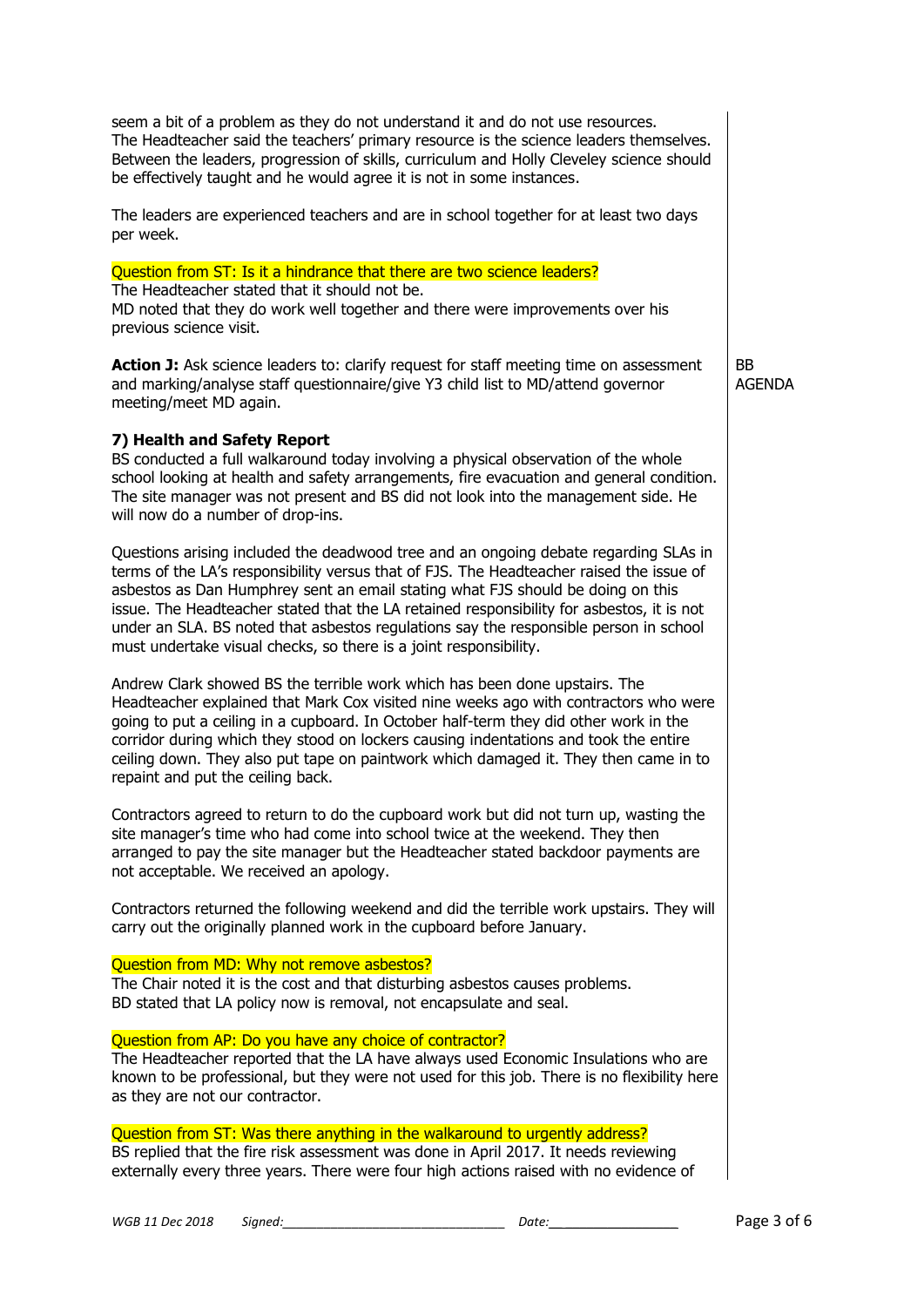closing them out.

The Headteacher explained that the external competent person does that assessment. Schools must review it internally but the reviewer needs training first and the originally planned training was in half-term holiday. PH completed the training three weeks ago so will now undertake the internal review. Governors need to be aware of the assessment's contents.

**Action K:** Complete the fire risk assessment internal review. **Action L:** Review the fire risk assessment document.

Laws Marsh conducted our fire risk assessment. 3S Fire (an arm of Hampshire fire and rescue) assessed other local schools and the trainer did not approve of that as Hampshire fire are also the OFSTED of risk assessment. However, BS stated that 3S Fire are completely independent. If we ask the LA to do an assessment through 3S Fire it would be done by Capita staff.

#### Question from PH: Would you recommend we stick with Laws Marsh?

BS stated that when he worked for the LA they decided to stop using Laws Marsh. He would not use them.

#### Question from PH: As the assessment needs redoing soon should we do a new fire risk assessment next term?

BS stated that would be reasonable. He picked up some issues not in the risk assessment, eg: fire doors missing intumescent strip seals. The LA is responsible for seals and should be challenged.

**Action M:** Write the health and safety report.

## **8) Safeguarding**

A report covers 19 November to 10 December, showing 89 incidents involving 52 pupils, with a high number of home and pastoral care issues.

## Question from MD: Do you look at previous CPOMs and relate them to this report?

The Headteacher confirmed that they do and escalate if needed. In a child protection review meeting all professionals are asked their opinion as to whether the child should stay at CP or be stepped down.

Question from ST: Is there any support governors need to give on the number of incidents?

The Deputy Head noted that governors should be aware that it takes up staff time; one meeting can take up a whole day including waiting etc.

The Headteacher noted that a staff member attends any meeting in school if an FJS child is being interviewed.

## **9) AOB**

#### **9.1** Question from MD: Is there an update on the extension?

The Headteacher explained there are no updates since the plans, but he will ask Paul Atkins for information tomorrow. Richard Hards said builders must have access through our car park entrance and planning may be needed if a new access point has to be created. If this means removing trees it may not be given and there would be costs. **Action N:** Invite Paul Atkins to January meeting.

# PH

PH BS

BS

## Question from ST: Should we start planning how to give up the car park?

The Headteacher replied that there are alternatives including sharing the NHS car park or using Sainsbury's places.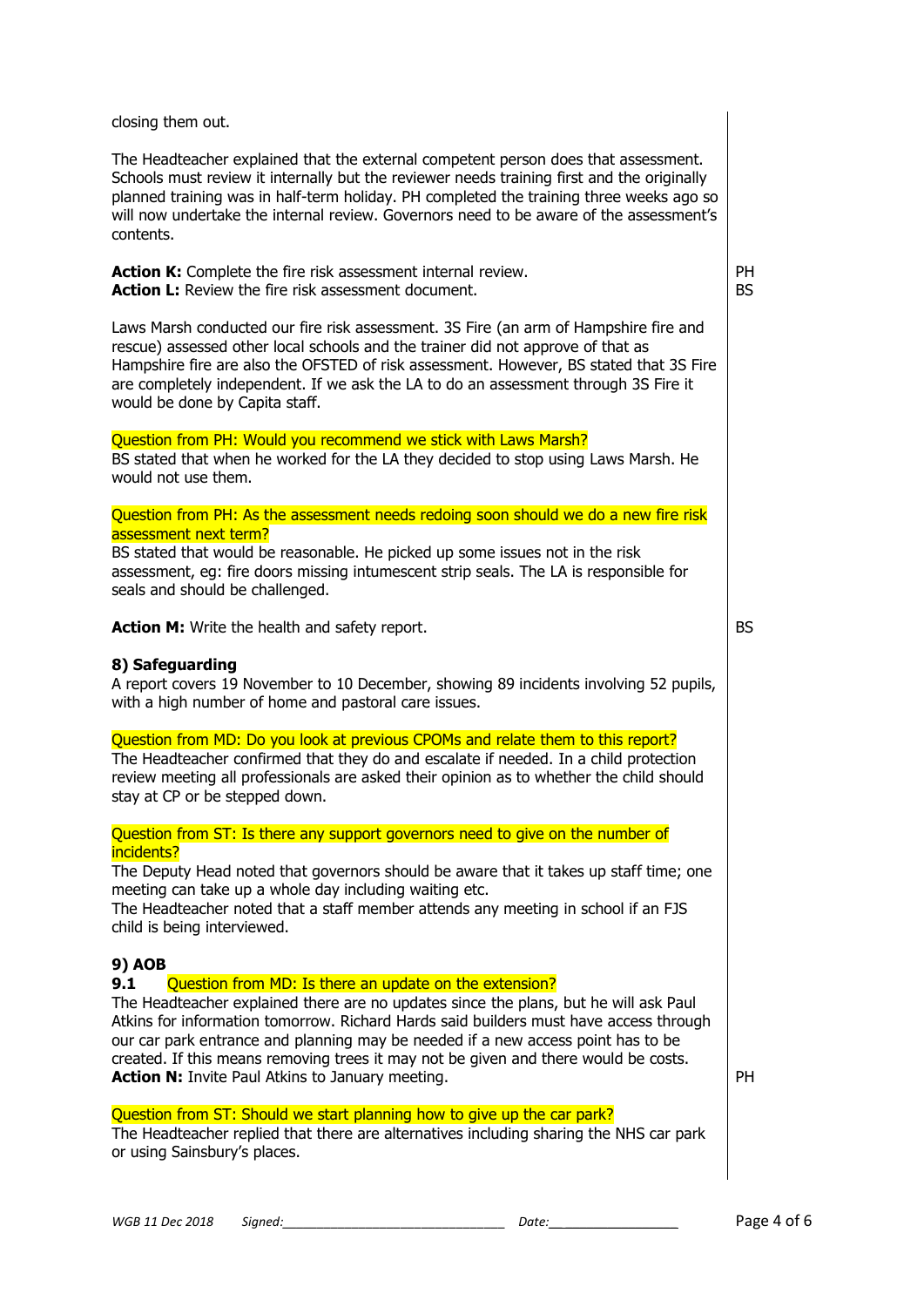| We have asked how much of the car park they want but received no answer. BS<br>recommended asking for the pre-construction file.                                                                                                                                                                                                                                                                                                    |              |  |  |  |
|-------------------------------------------------------------------------------------------------------------------------------------------------------------------------------------------------------------------------------------------------------------------------------------------------------------------------------------------------------------------------------------------------------------------------------------|--------------|--|--|--|
| 9.2<br>Action O: Arrange induction training for new governors.                                                                                                                                                                                                                                                                                                                                                                      | <b>Clerk</b> |  |  |  |
| 9.3<br>Question from AP: Have we had any info on the Oakland site development?<br>The Headteacher responded that he has heard nothing further. He did meet with<br>sustainable travel and there is money available to make Fairisle Road more child-<br>friendly. The grass verge which people park on will be going as they are building 103<br>dwellings with development up to the pavement.                                     |              |  |  |  |
| 9.4<br>In early 2015 Schools Direct went into administration and on 1 February 2015<br>we started using Strictly Education. Robert Atkinson has been made aware that there is<br>an issue with schools claiming employment allowance $(E3k)$ per year).                                                                                                                                                                             |              |  |  |  |
| HMRC state that schools can claim if they are private businesses or charities. FJS does<br>not qualify so Strictly Education may have incorrectly claimed the allowance on our<br>behalf. This could amount to around £13k for FJS which we may potentially have to pay<br>back plus any fines due.                                                                                                                                 |              |  |  |  |
| Question from AP: Have we seen that £13k?<br>The Headteacher explained that we cannot find it. It is an abatement and we cannot<br>find it as one lump sum. It could have been taken off national insurance contributions<br>every month for the last five years. Gary Wooldridge is finding out if we have paid £3k<br>of NI contributions less at some time.<br>Action P: Look at tax records to see if NI payments were correct. | AP           |  |  |  |
| Question from MD: Are Strictly Education liable, not us?                                                                                                                                                                                                                                                                                                                                                                            |              |  |  |  |
| The Headteacher explained that the liability is always with the employer.                                                                                                                                                                                                                                                                                                                                                           |              |  |  |  |
| 9.5<br>The DfE financial benchmarking report card for 2017-18 was distributed.<br>Action Q: Examine the DfE financial benchmarking report card.                                                                                                                                                                                                                                                                                     | AP           |  |  |  |
| 9.6<br>All Y5 pupils have completed a comparative judgement piece of writing. A<br>report was given out comparing FJS to other schools. The average writing age of Y5<br>pupils at FJS is 10 years and two months which is significantly above that of other<br>schools (seven months higher).                                                                                                                                      |              |  |  |  |
| Our boys are ten months higher than national and are equivalent to girls nationally. FJS<br>boys have a writing age five months behind our girls (ten month gap nationally). Our<br>pupil premium children are also five months behind our non-PP children. The reliability<br>of our judging was considered excellent.                                                                                                             |              |  |  |  |
| 9.7<br>Christmas lunch starts at 12.15 on 20 December.                                                                                                                                                                                                                                                                                                                                                                              |              |  |  |  |
| Update on 12 December: The Headteacher and Chair today attended, observed<br>9.8<br>and provided feedback at a full board meeting of the governing body they are<br>supporting.                                                                                                                                                                                                                                                     |              |  |  |  |
| 10) Time and Date of Next Meeting<br>The next whole governing body meeting is on Tuesday 15 January 2018 at 3.30pm.                                                                                                                                                                                                                                                                                                                 |              |  |  |  |
| The meeting closed at 4.40pm.                                                                                                                                                                                                                                                                                                                                                                                                       |              |  |  |  |
|                                                                                                                                                                                                                                                                                                                                                                                                                                     |              |  |  |  |
|                                                                                                                                                                                                                                                                                                                                                                                                                                     |              |  |  |  |